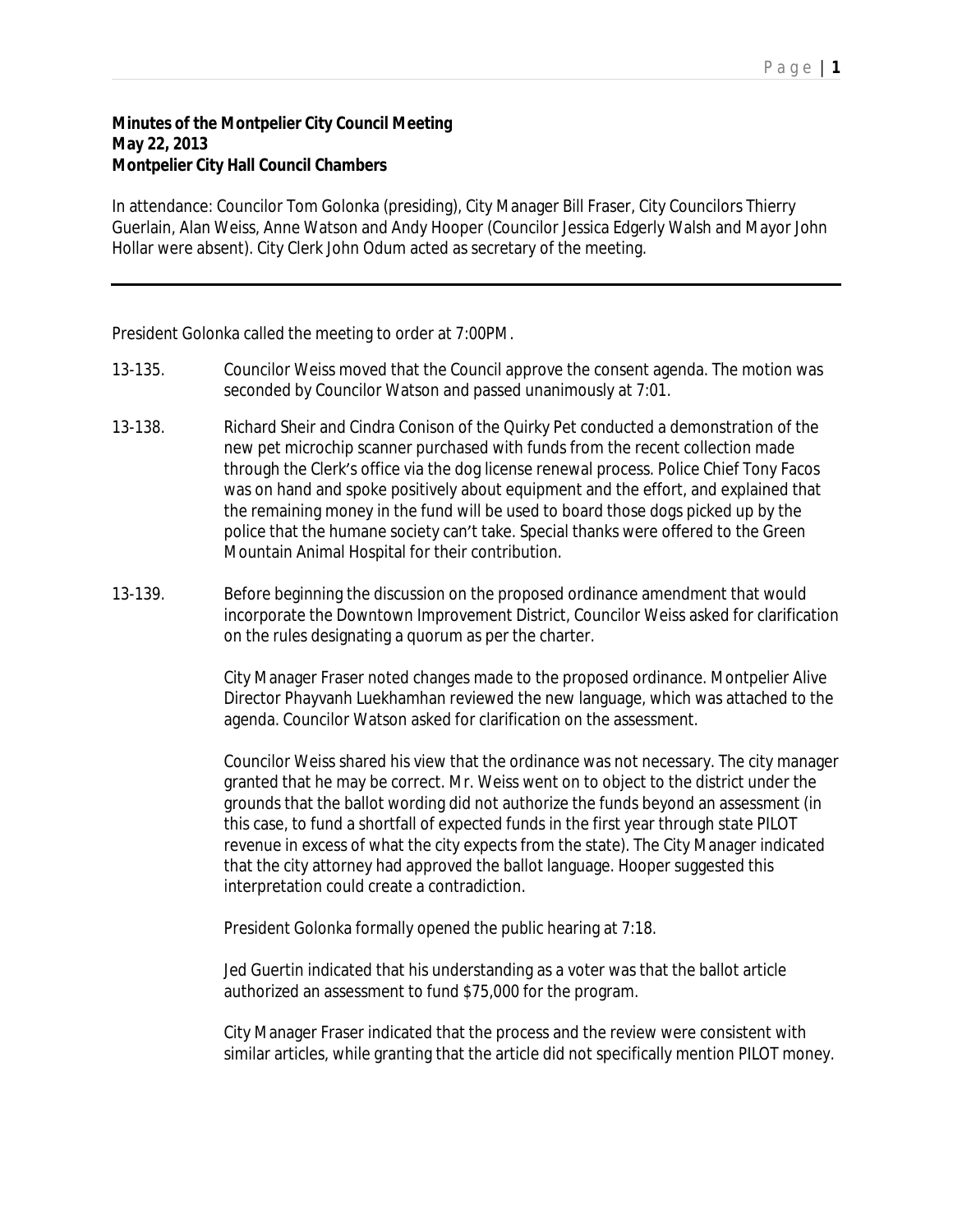Councilor Guerlain noted that the source of the shortfall (the time lag for receipt of the expected money) was not known at the time of the ballot, and that the proposed solution was good.

President Golonka closed the public hearing at 7:22.

Councilor Hooper acknowledged that Weiss's alternative DID first year funding proposal of assessing for the full 75k and returning the PILOT as a refund was conceptually the cleanest option, but was needlessly bureaucratic.

Councilor Weiss objected to some of the language from the ballot that would be reflected in the ordinance. Mr. Weiss further asked to whom the proposed committee was accountable. The City Manager replied that the committee was ultimately accountable to the council.

Councilor Weiss asked for clarification on the district's fund balance. He further finally made note of the city's personnel costs to this point.

Councilor Hooper moved for approval of the attached ordinance. Councilor Watson seconded. The motion passed 4-1, with Councilor Weiss opposed, at 7:28 PM.

Councilor Guerlain asked and received clarification that the additional assessment will ultimately be around 4 or 5 cents when the distinct grand list on which it is built is complete.

13-140. Tina Ruth addressed the council in regards to her reappointment on the planning commission, as well as the ongoing discussion of merging the commission with the economic development corporation.

> Councilor Watson moved the appointment of Tina Ruth and Kimberly Cheney as member and alternate, respectively, to the Central Vermont Regional Planning Commission. Councilor Guerlain seconded. The motion carried unanimously at 7:35.

13-136. President Golonka cited the summary document put together by the city manager after the previous goals discussion. Councilor Weiss asked if the wording of the document suggested that the city would take responsibility of maintaining the school's tennis courts. Councilor Golonka indicated he had no problem eliminating tennis court language. Councilor Hooper agreed.

> Councilor Weiss offered a grammatical subject/verb agreement correction, which was notated by the city manager. Mr. Weiss also suggested including a reporting regime that takes some of the reporting requirements off of the city manager personally. City Manager Fraser appreciated the concern, but indicated that the reporting expectation in the draft was not burdensome, it fit within his workflow, and that he had no problem with delegating responsibilities in that regard. Councilor Weiss suggested September and February as times when a report could be formally written in as an expectation.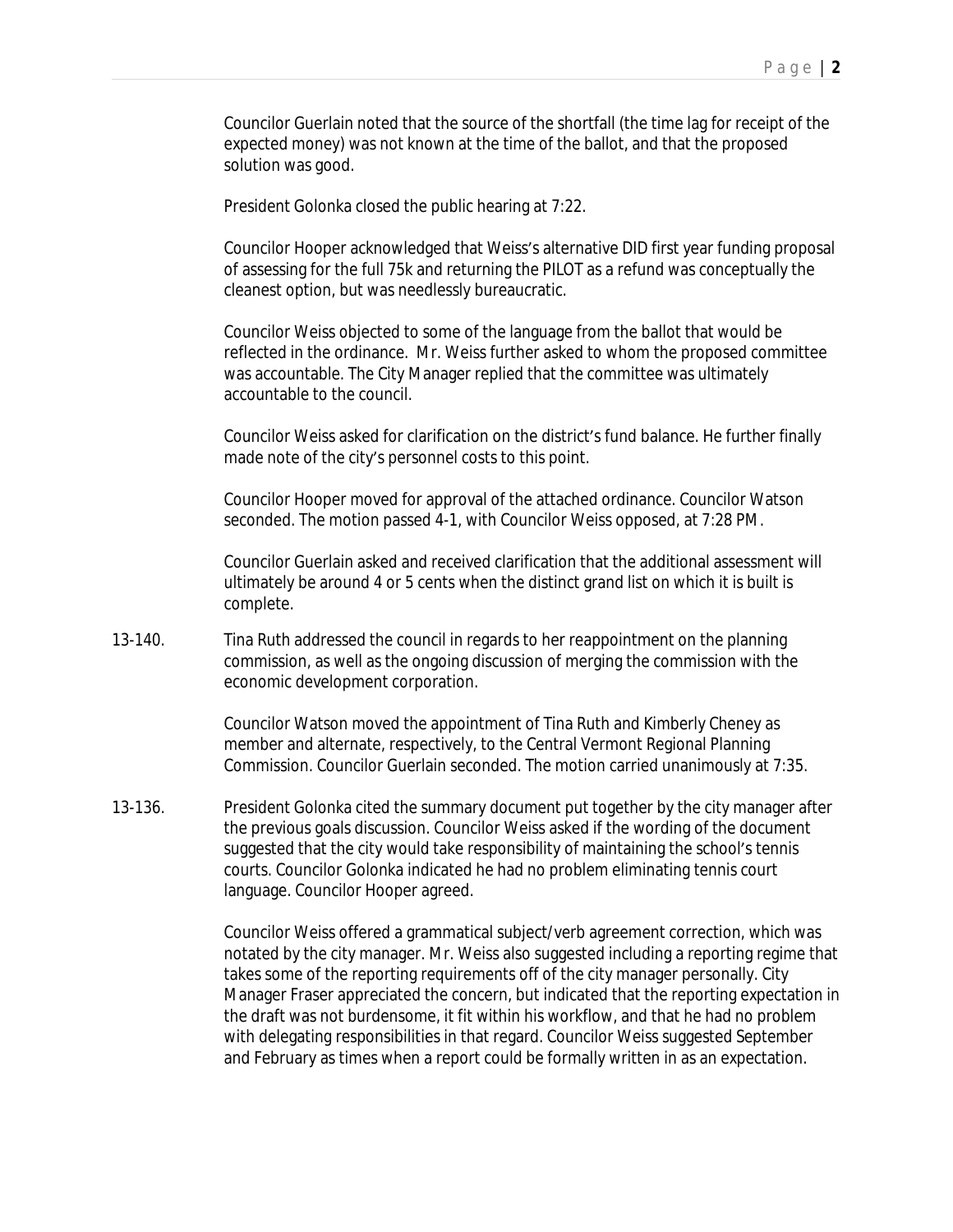Councilor Guerlain suggested that the second meeting in September be a firm reporting commitment.

Councilor Hooper moved approval of the proposed goal statement, with the tennis court reference struck and the word "two" added to correct the grammatical error noted by Mr. Weiss. Councilor Weiss seconded the motion. It was adopted unanimously at 7:44.

13-137. President Golonka noted that possible pending litigation could necessarily impact the parameters of the discussion on the Carr lot. Kevin Casey of the Planning and Community Development Department, and Assistant City Manager Jessie Baker reviewed plans for the transit center with a power point discussion.

> Councilor Weiss asked if there had been an economic study done regarding proposed upper floor development of the transit center. Baker indicated the presentation was driven by discussions, rather than a formal study. Fraser indicated it reflected longstated goals of the Council. Mr. Weiss asked for further detail on the second floor plans, as well as the likely relationship with the state in maintaining the transit center.

> Councilor Watson asked about the potential for unanticipated environmental needs and costs, such as a retaining wall. City Manager Fraser noted than such funds were built in, and that the acquired federal funds were designated to cover environmental concerns. Councilor Guerlain asked for further clarification.

> Councilor Guerlain had several questions; first, he asked about the regional character of the building, he also expressed concerns about collaborating with the state. Second, he questioned the budget figures in the presentation.

Mr. Guerlain asked what would happen if no private developers stepped forward. Mr. Fraser indicated there would be no difficulty securing a partner for a second story, as a second story tenant had likely already been identified. Fraser noted that the proposals from potential partners would drive the ultimate development, and that the 2-floor model would be a minimum/fallback model.

Finally, Councilor Guerlain expressed concerns about parking pressures for a center that would serve the entire region, and contextualized his concerns against a 6-story development concept that was in circulation. Councilor Golonka suggested that the discussion was delving into too fine of detail for this stage of the process.

Councilor Weiss asked about the footprint of the building. Asst. City Manager Baker indicated that the initial request for letters of interest would likely be where that part of the discussion would begin, beyond the very broad parameters currently on the table. Mr. Weiss further asked about the June 10<sup>th</sup> benchmark on the timeline. Baker noted that it was a date for action that was contingent on the final status of the lot.

Councilor Guerlain asked what would happen if no building were to be built (if the city acquired the property, added the bike path, and left the rest for parking). Mr. Fraser indicated that the city would not have access to the federal funds, and expressed